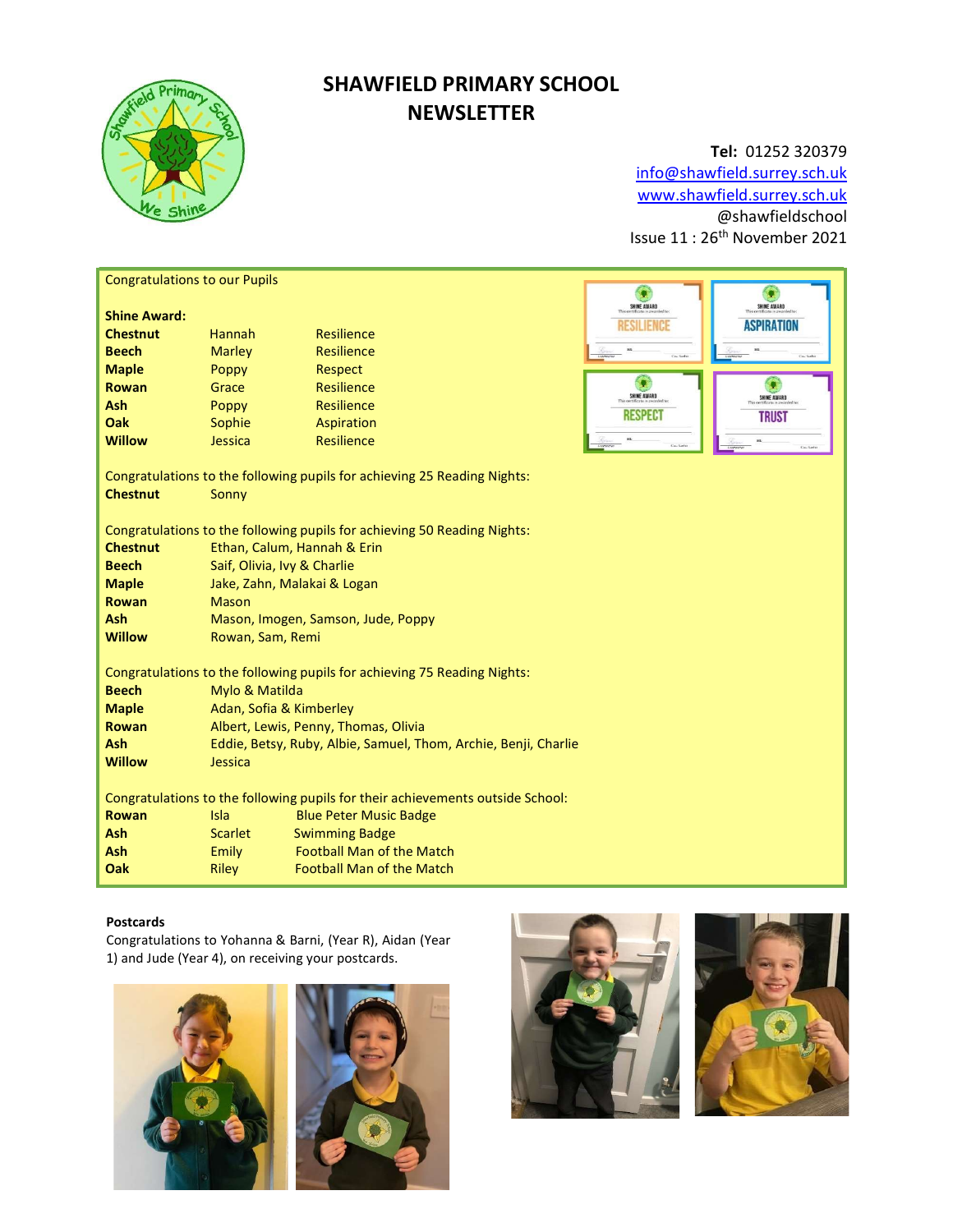## Stone Farm Meeting – Year 5 Monday 29th November at 6pm

We look forward to seeing parents, and Year 5 children at the Stone Farm Residential meeting on Monday 29<sup>th</sup> November in the school hall. As a reminder please can we ask parents/carers to wear a mask while in the hall.

## Christmas at Shawfield

Information outlining the activities taking place during the lead-up to Christmas were sent out via ParentMail earlier last week.



## Christmas Jumper Day – Friday 3rd December

For our annual Christmas Charity collection, the school would like to support Phyllis Tuckwell Hospice Care. The children can come dressed to school in their Christmas Festive Jumpers (normal school skirts/trousers) in return for a cash donation to Phyllis Tuckwell.

## Open Mornings/Afternoons

We have now added some further dates to book on for our open mornings/afternoons for parents whose children are due to start primary school in September 2022.

These visits give prospective parents the opportunity to have a tour of all the classrooms and an informal talk from myself about Shawfield.

| Wednesday 1 <sup>st</sup> December     | 10am (fully booked) |
|----------------------------------------|---------------------|
| Wednesday 1 <sup>st</sup> December     | 2pm (Postponed)     |
| Tuesday 7 <sup>th</sup> December       | 10am                |
| Tuesday 7 <sup>th</sup> December       | 2pm                 |
| Thursday 6 <sup>th</sup> January 2022  | 10am                |
| Thursday 13 <sup>th</sup> January 2022 | 10am                |
| Thursday 13 <sup>th</sup> January 2022 | 2pm                 |

If you or you have any family or friends who have children due to start school next year and would be interested in viewing the school, please contact the school office on 01252 320379 to book one of the dates above. To apply for a school place please visit surreycc.gov.uk/admissions or call 0300 200 1004. The closing date to apply is 15<sup>th</sup> January 2022.

#### Donation Request

Our Year R class is in need of any spare tights and skirts (age 4-5). If you have any spare you please drop them into the office.

#### Winter is Here …

With the weather now definitely getting colder, and the nights drawing in, may I remind you to ensure that your child brings in a warm, weather-proof coat as they will be doing their daily mile and we would like them to be visible, especially if travelling home alone or with friends after school.

May I also take the opportunity to remind parents that children must have their PE kits at school as sometimes the timetable changes and they may have an impromptu PE lesson.

Date for your Diaries - Parent Forum - 24<sup>th</sup> January Our next Parent Forum will take place on Monday 24<sup>th</sup> January 2022 at 7pm.

The Parent Forum is an ideal way for you to work with the school leadership team to share with you our ideas and developments and to gain your thoughts before we move forward. It is a very powerful forum to enable change.

Please look out for further details at the beginning of January.

## School Lunches

With effect from the  $4<sup>th</sup>$  January the cost of a school lunch will be increasing to  $£2.40$  a day.

## Morrisons Good to Grow Scheme Vouchers

The school has registered to accept the Morrisons Good to Grow Scheme Vouchers and we would love it if you could support us.

For every £10 you spend (in store or online) at Morrisons, you'll get a Grow Token to help Shawfield get everything we need to get growing. Download the MyMorrisons app today to start collecting Grow Tokens and choose Shawfield as the school you would like to donate them to. We will be able to exchange their Grow Tokens for FREE gardening equipment to help get children growing.

#### Lunch Menu

Please find attached the Autumn/Winter lunch menu which take us up to Easter for the week commencing 29<sup>th</sup> November (Week 2).

## Confirmed INSET Dates 2021-2022

We are pleased to announce the remaining INSET dates for this academic year:

Monday 21st February 2022 Friday 22nd July 2022

Yours sincerely,

Vcorar

Mr Stephen Corcoran Headteacher

Coming Home today ….

## Raring 2 Go!

Coming home with your child today is the latest Raring2Go! magazine.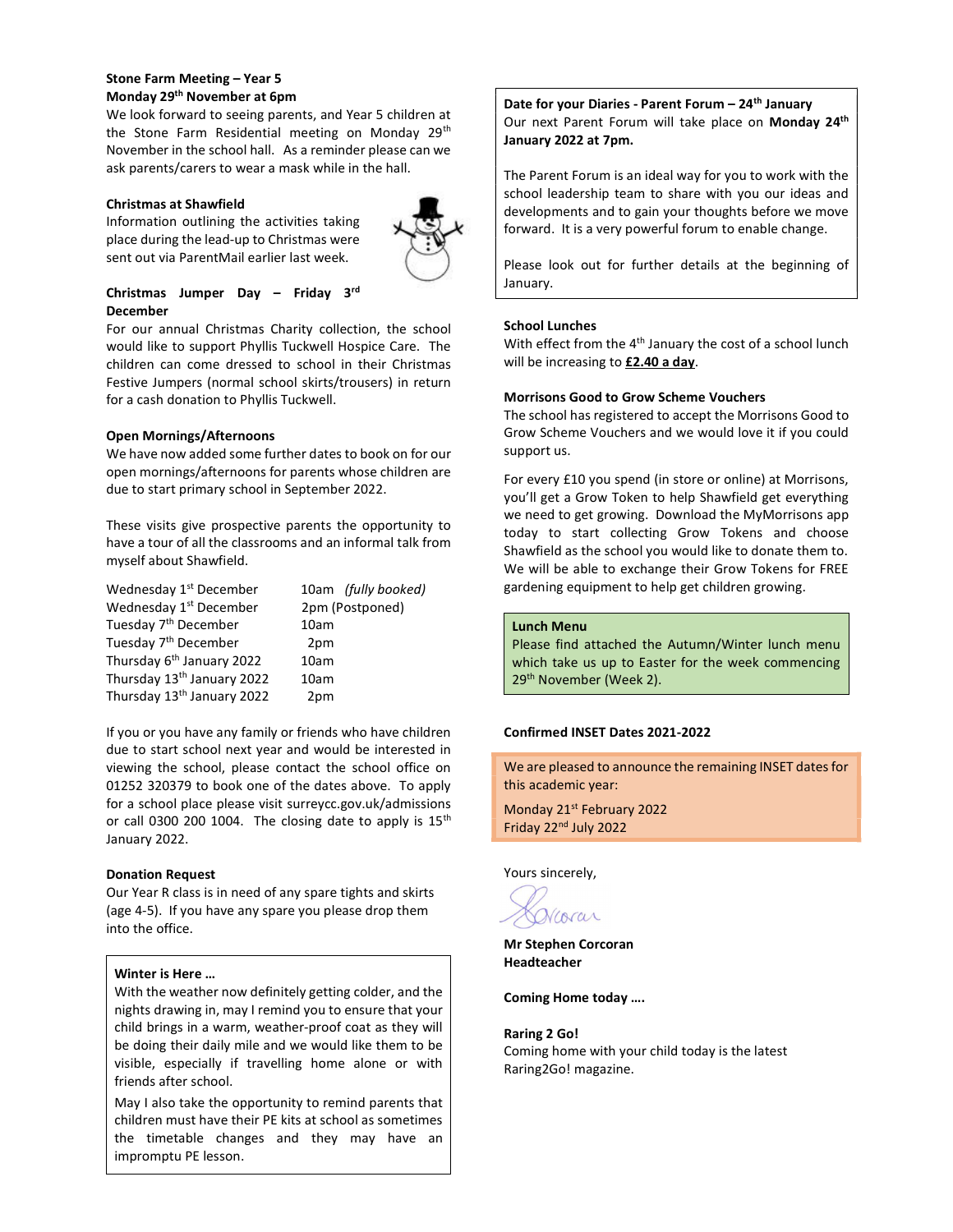## SSA News

## Christmas Links

If you would like to purchase more links (3 for £1), please pop into the office where we have extra.



#### Community News

#### Behaviour Helpline

Mindworks has a new Helpline for family's struggling with their children's behaviour / difficulties which could be related to a neurodevelopmental need, such as ASD/ADHD.

The out-of-hours phone line provides advice to parents and carers and runs from 5pm until 11pm, seven days a week, 365 days a year. More details can be found at:

## https://www.mindworks-surrey.org/our-

services/neurodevelopmental-services/out-hours-adviceline

## Ash Manor – Exam Invigilator Vacancies

Ash Manor School is looking for exam invigilators. Work is available for approximately 12 weeks a year for internal and external exams; very flexible within those periods.

For further information, please contact Sue Green on 01252 353900, or please look on the Ash Manor website under "Vacancies".